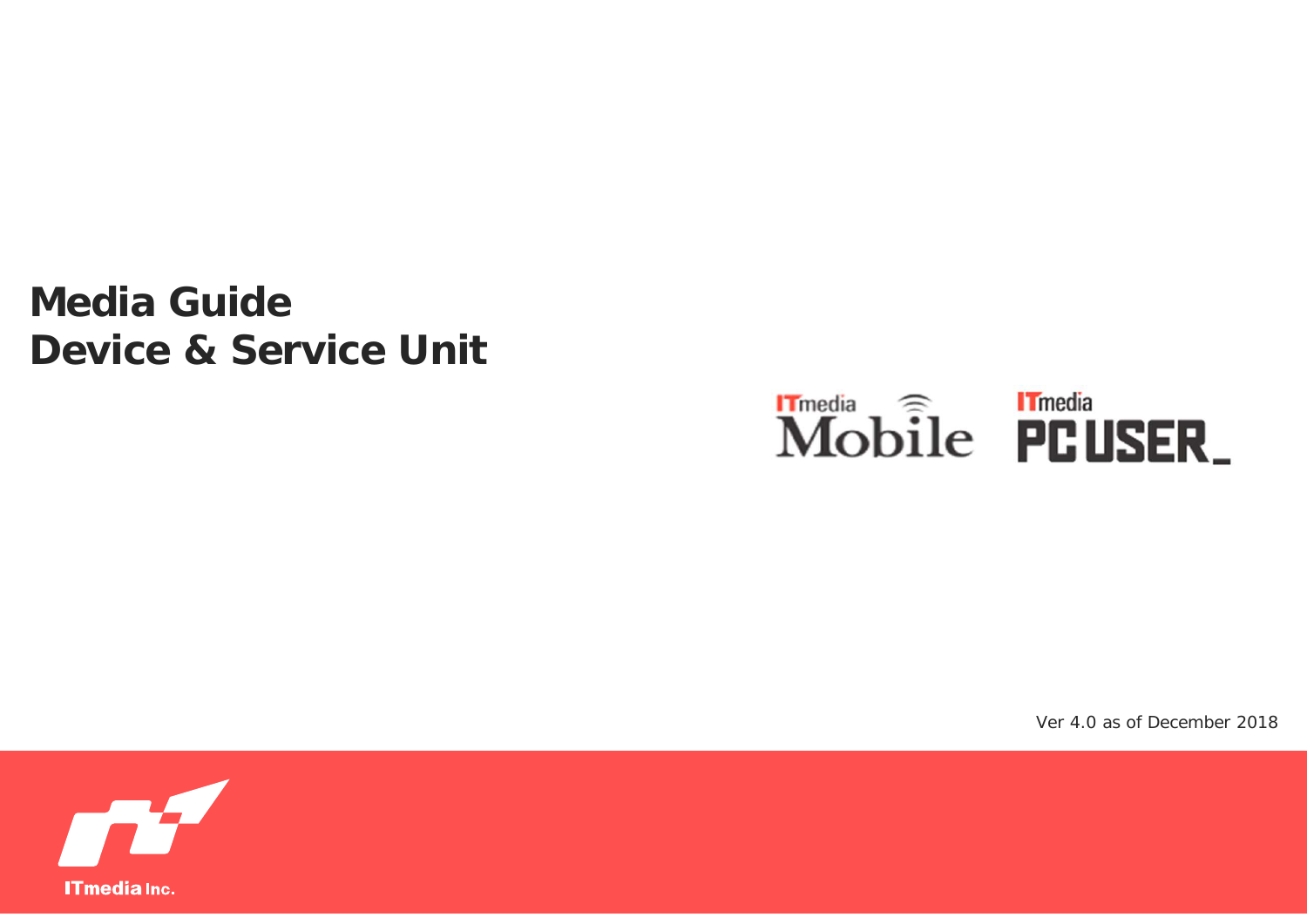### Banner - Gate Pack



Gate Pack is a banner package including "Gate (Header / Background")", "Rectangle" and "Super banner." It is the advertising providing highly impact and suitable for branding.

| www.st<br><b>TATE</b><br><b>T</b> modes<br>PCUSER. | 家業工程<br>37.431<br>$-0.50$<br>WHERE SE   FROM THE   JUSTICE   JULIE   JULIE   JULIE   JULIE<br><b>BARRIELE LAGON</b><br>(proceed) - 1923 ( Apple + Proced + 09)) - 新加快の - 日本ポン リクモ - 40/0338 - 18: ( 国家集合副業 + 正期開業<br>www.yorkittle.com/2012/07/2012 | WHAT'S IN'<br>Slash Mobile PCUSER Law September                  |
|----------------------------------------------------|-----------------------------------------------------------------------------------------------------------------------------------------------------------------------------------------------------------------------------------------------------|------------------------------------------------------------------|
|                                                    | Super Banner                                                                                                                                                                                                                                        |                                                                  |
| <b>PACADOM THERES</b>                              | PAG、静脈テバメスまで解除するパレコン場合事業メディア                                                                                                                                                                                                                        | $\overline{\phantom{a}}$<br>products a point                     |
| ■ 時間 24:5でで 重量型<br>TelePhoto, IP&BYrnfee-          | 「NEUTRANS」って何かスゴイんだ?<br>VRのビジネス導入を加速させる……New!<br>朝鮮情報で使用した、VRコリテルリの開催コメンモス幅に500名風動物ー示コ                                                                                                                                                              | Rectangle                                                        |
| <b>SOF-STOKETS</b>                                 |                                                                                                                                                                                                                                                     |                                                                  |
|                                                    |                                                                                                                                                                                                                                                     | UNIMI-FECALL OUR<br>LAME 391-233-21-Trenditti BR<br><b>ULIER</b> |
| Mac動物代を切り詰く<br>い心地の側 iMacと先世性                      | 性能の楽しみを掲載度す<br>HorrePort / CPartOM<br>-                                                                                                                                                                                                             | 1 商品銀に互換に「別では我たかー梅香」日常、横<br><b>DERL' HIGHT</b>                   |

| Media           | Location   | Slot | Frequency | Term   | Est.<br>Impressions | Rate         |
|-----------------|------------|------|-----------|--------|---------------------|--------------|
| ITmedia Mobile  | Index Page |      | About 50% | 1 week | 60,000              | JPY1,000,000 |
| ITmedia PC USER | Index Page |      | About 50% | 1 week | 55,000              | JPY1,000,000 |

**Display Appearance and Frequency**

All banners are displayed simultaneously.

Frequency is various in each medium. Please refer to details in the chart at the bottom. Only Gate (Header / Background) is not available. Rectangle banner is inserted only on index page in this package.

Please note Welcome Screen banner of di erent clients may be inserted in the same period.

#### **Banner Specifications**

| Gate (Header)      |                      |
|--------------------|----------------------|
| <b>Banner size</b> | W990pix x H80pix     |
| File size          | Less than 100KB      |
| Animation          | Less than 30 seconds |
| File format        | gif/jpeg             |
|                    |                      |
| Gate (Background)  |                      |
| <b>Banner</b> size | W1280pix x H600pix   |
| File size          | Less than 200KB      |
| Animation          | Not Available        |
| File format        |                      |

#### **Other Specifications**

| Ad Server                    | I Tmedia ad server (Third party ad tag is not allowed.)             |
|------------------------------|---------------------------------------------------------------------|
|                              | Banner Clickable setting: Available                                 |
| URLs                         | Client can specify URLs respectively for Gate (Header and           |
|                              | Background), Super Banner and Rectangle Banner.                     |
| Audio                        | N/A                                                                 |
| Number of Banner Material: 1 |                                                                     |
|                              | Banner replacement during the insertion period: N/A                 |
|                              | Material deadline 10 business days prior to the insertion           |
| Report                       | Available (Impressions & Clicks of Gate / Super banner / Rectangle) |
|                              |                                                                     |

When visitors scroll the website vertically, Gate(Background) will always appear in the web browsers as side floating banners.

The visible areas of Gate (Background) are 145 pixel of each side. Though the banner size specification is W1280 x H600 pixel, please put the pictures and body copies in the 145 pixel of each side.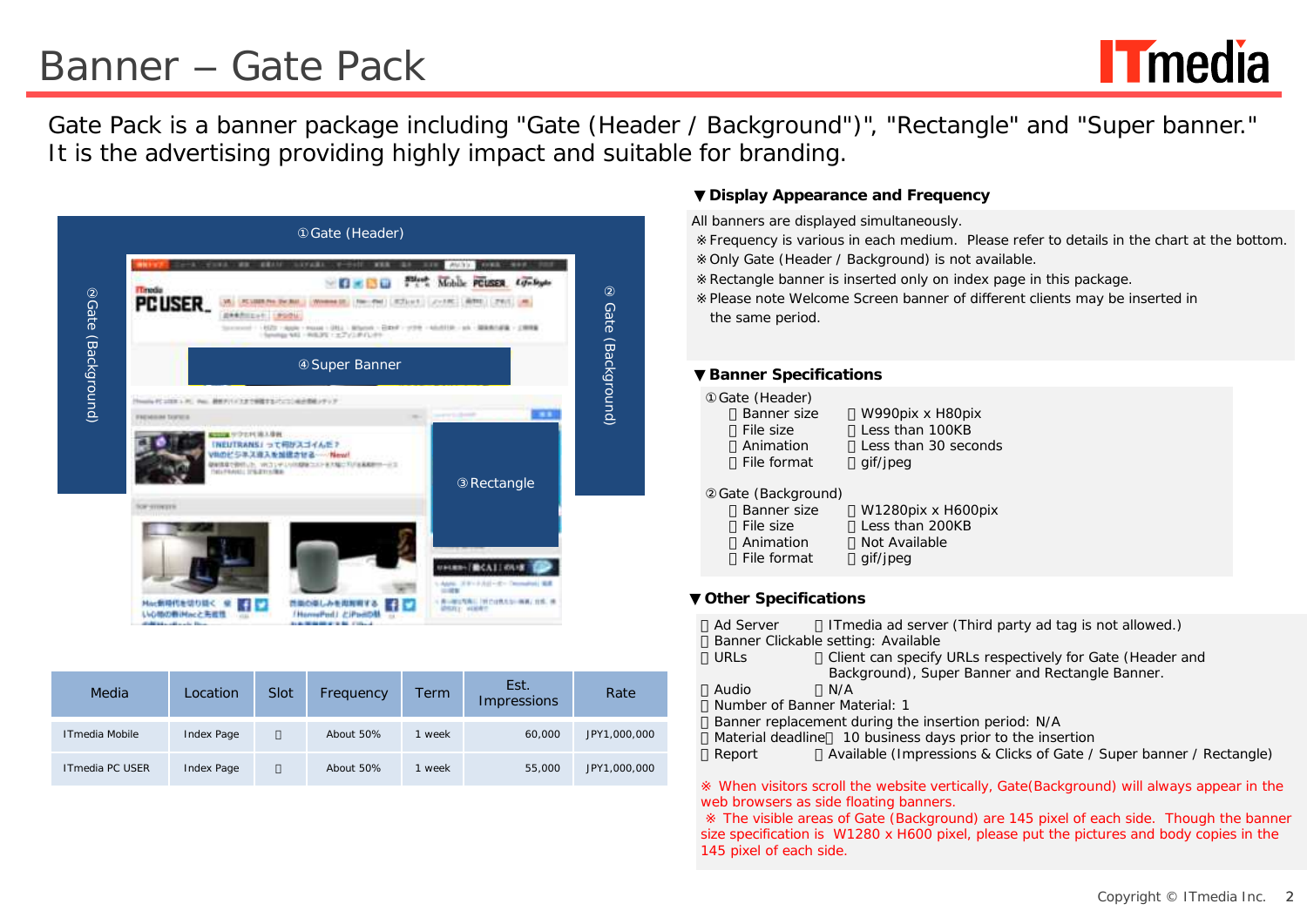# Banners - TOP, Articles **FLUSER**

**STATE SEAST FRAME** 

when the company's additional

Web information site for PC and tablet users

Covering various devices from Windows PC, Macintosh, tablet, PC gadget, self-made parts to business-usage machines, this is PC

related information medium providing new product releases and intensive product reviews.

| Top page                                                                                                                                                                                                                                                                     | Article page                                                                                                                                                                                                                                                                                        | Product                              | Location Display            |                        | Term                | <b>Starting</b>                                          | Est.<br>Date Impression    | Slot           | Rate                  | Unit                     | File<br>Rate format | <b>Banner</b> size<br>$(W \times H)$                                                           | File<br>size      |
|------------------------------------------------------------------------------------------------------------------------------------------------------------------------------------------------------------------------------------------------------------------------------|-----------------------------------------------------------------------------------------------------------------------------------------------------------------------------------------------------------------------------------------------------------------------------------------------------|--------------------------------------|-----------------------------|------------------------|---------------------|----------------------------------------------------------|----------------------------|----------------|-----------------------|--------------------------|---------------------|------------------------------------------------------------------------------------------------|-------------------|
| <b>Address to Auto Address of the Automaker</b><br>out that he was gone                                                                                                                                                                                                      | tem course and the class                                                                                                                                                                                                                                                                            | Super Banner                         | TOP SubTOP                  |                        | 1 month             | The first<br>day of each<br>month                        | 170,000 Est.               |                | $\setminus$ 500,000   |                          |                     | gif jpg $728 \times 90$                                                                        | Less thar<br>30KB |
| Die Hulle Nein füren, Gilber Haldler,<br>PCUSER INTERNATIONAL CONTRACTOR<br>there are the state and the six days when they then the most of                                                                                                                                  | Die Colle Hole Kinn, Albert Hollen<br>PCUSER - In the name of the late of the low<br>and the black the real the de-dust that the company of                                                                                                                                                         | W-Super Banner                       | TOP SubTOP                  | Rotation               | 1 month             | The first<br>day of each<br>month                        | 170,000 Est.               | -2             | $\setminus$ 750,000   |                          |                     | gif jpg 728×180                                                                                | Less thar<br>60KB |
| ------------------                                                                                                                                                                                                                                                           | --------------------                                                                                                                                                                                                                                                                                | Rectangle Banner                     | TOP SubTOP                  |                        | 1 month             | The first<br>day of each<br>month                        | 170,000 Est.               |                | $\setminus$ 750,000   |                          |                     | gif jpg 300×300 300×250                                                                        | Less than<br>50KB |
| transfer for contract of the contract of the property of the state and the con-                                                                                                                                                                                              | Territory, PM (The case and all a territory and the desired to                                                                                                                                                                                                                                      | W-Rectangle Banner                   | TOP SubTOP                  | Rotation               | 1 month             | The first<br>day of each<br>month                        | 170,000 Est.               | $\overline{2}$ | $\setminus$ 1,000,000 |                          |                     | gif jpg $300 \times 600$                                                                       | Less thar<br>80KB |
| <b>KIN</b><br>CONTINUES BASEDED<br><b>STATISTICS</b><br>Val'ultimatik<br><b>WORK Photoship</b><br>相当のおさらも内容がホールをつくてに使用されてきたやます事も実                                                                                                                                            | An illustrated and capital company's rigaries.<br>ま工業<br>The model of the changes which<br>- or second of control and<br>新の鉄断、再び …… Appleは新たな相対に追られたた (1/4)                                                                                                                                         | <b>Text Banner</b>                   | TOP SubTOP                  | Fixed                  | 1 week              | Monday                                                   | 78,000 Est.                | $\mathbf{2}$   | 100,000               |                          | Text                | Within 28 Japanese<br>characters                                                               |                   |
| P.G. 165 ASSOCIATION<br>The control of the control of the control of the control of<br><b>THIS CITY CREW STATE</b><br>10.000131100000712101113100000300020001<br>Inc., 12 to 14 Entren London, conditor<br>\$88 EXTERNATIONAL EXPLOR<br><b>REGARDED TO: CONSTRUCTION TO:</b> | Contractores and produc-<br>Associated and a state and a state of the company of the state of the state of the state of the state of the<br>2020年により新たち、東京都督として新た、新興会社の審査をつけ開発者との会社での開発者と同じた。<br>NAMES REPORTED A CONSUMING CONTRACTOR CONTRACTOR CONTRACTOR<br>(b) at Linkeds Telecom-<br>-------- | <b>PR-Features</b>                   | <b>TOP</b>                  | Fixed                  | 1 week              | Monday                                                   | 65,000 Est.                | $\overline{1}$ | 100,000               |                          |                     | icon: 80×60<br>Title: Within 20<br>gif jpg Japanese characters<br>Text: Within 130<br>Japanese | Less thar<br>12KB |
| and a contract common committee and de-<br>---------<br><b>SHOP OF A CARDS IN THE REAL</b><br>approved and then are the country developed<br>state discussion and that the anti-contribution and                                                                             | IXPC#<br>対応のの場合集ルにお勧め、着言生業の                                                                                                                                                                                                                                                                         | 2 <sup>nd</sup> Rectangle Banner ALL |                             | Fixed                  | 1 week              | Monday                                                   | 380,000 Est. 1             |                | $\sqrt{750,000}$      |                          |                     | gif jpg 300×300 300×250                                                                        | Less thar<br>50KB |
| <b>TERM MARK A CONSIDERATION</b><br>SIE ATOSA/HISUKI UNIVERSID-NEURI<br>and a first to be a lot of the state of the second second state and the second second second second second second.                                                                                   | Wisto-c7結果メートブックがMimistris<br>4月ませに日内は307375うをもれ被えたい?<br>特徴知られた事へあコスパを学んに注目!                                                                                                                                                                                                                        | Rotation Banner                      | Article                     | Rotation               | As desired<br>more) | $(1 \text{ week or } \text{As desired } 20 \text{ imp})$ | guaran<br>teed             |                |                       | 0.8                      |                     | gif jpg $728 \times 90$                                                                        | Less thar<br>30KB |
| The cabinet comparation compensated in comparations<br>AutoM. White, Wilson's King Schlifts that<br>development of constant investments.                                                                                                                                     | コンンレスでテッチバネル小型PCを<br>ESELS/EDIABLE/CYSEM: 1                                                                                                                                                                                                                                                         | <b>Rotation W-Super</b><br>Banner    | Article                     | Rotation               | As desired<br>more) | (1 week or As desired 20 imp                             | guaran<br>teed             |                |                       | 1.2                      |                     | gif jpg 728×180                                                                                | Less thar<br>60KB |
| 巡知不<br><b>COLERATOR</b>                                                                                                                                                                                                                                                      | <b>MERNICULAR GARDER CTX TURBE.</b><br>検法の初ので大規模で活動的な障碍検知書した。<br><b>COLOR MARKET AT EXAMINATION</b><br>11 YES MILES                                                                                                                                                                                 | <b>Rotation Rectangle</b><br>Banner  | Article                     | Rotation               | As desired<br>more) | $(1 \text{ week or } \text{As desired } 20 \text{ imp})$ | guaran                     |                |                       | 1.2                      |                     | gif jpg 300×300 300×250                                                                        | Less than<br>50KB |
| <b>CARLS AND LONG</b><br><b>Alexin appearers</b><br><b>Part of Contract Company</b>                                                                                                                                                                                          | $-74$<br>on mark out in Australia a Lin-<br>CHARLO COLL                                                                                                                                                                                                                                             | Rotation W-Rectangle<br>Banner       | Article                     | Rotation               | As desired<br>more) | (1 week or As desiired 20 imp                            | guaran<br>teed             |                |                       | 1.6                      |                     | gif jpg $300 \times 600$                                                                       | Less thar<br>80KB |
| commentation in the first service.<br>110,000<br>cash previate to<br><b>North Royal L. Bl (1970)</b><br><b>Museum</b> cold<br><b>PERSONAL PRO</b><br><b>COMPANY</b>                                                                                                          | <b>ANTIQUE CONTRACTOR</b><br>ALCOHOL: USA<br>add in Armor, and Architect Proposition<br>appropriate consentation                                                                                                                                                                                    | Below the article<br>Banner          | Article                     | Rotation               | As desired<br>more) | (1 week or As desiired                                   | imp guaran<br>teed         |                |                       | 0.8                      |                     | gif jpg 300×300 300×250                                                                        | Less thar<br>50KB |
| The contract of the contract of the<br>to the same spacing buyer products<br>Location - Wally All Advertised<br>Smoklers planes.                                                                                                                                             | 1844911111<br><b>STATISTICS</b>                                                                                                                                                                                                                                                                     | Recommended PC                       | All the pages<br>of ITmedia |                        | 1 week              | Monday                                                   | 930.000 Est.               |                | $\setminus$ 500,000   |                          |                     | Within 21 Japanese                                                                             |                   |
| <b>SOUTHERN</b><br>Colombia March 2011<br>21. 21. 22. 22. 23. 24.                                                                                                                                                                                                            |                                                                                                                                                                                                                                                                                                     | Information text banner Moble and PC | User                        | Fixed                  | 1 month             | The first<br>month                                       | day of each 3,720,000 Est. | 15             | $\setminus$ 1,500,000 | $\sim$ $-$               | Text                | $characters \times 2lines$                                                                     |                   |
| 11721-1881-0123-102000000000000                                                                                                                                                                                                                                              |                                                                                                                                                                                                                                                                                                     | P.5 WelcomeScreen                    | <b>TOP</b>                  | Every 12<br>hours /1UB | 1 week              | Monday                                                   | 32,000 Est. 1              |                | 1750,000              | <b>Contract Contract</b> |                     | gif jpg $640 \times 480$                                                                       | Less than<br>80KB |
| 1994), Alexandria Maria 1994 Tower Mark, 1983 L.                                                                                                                                                                                                                             | JEEDIC RECURSORY (2010)<br>Value 2<br>Term down<br><b>Increase</b><br>Florida Village Part<br><b>Market House</b><br>To the state comes or commercial                                                                                                                                               |                                      |                             |                        |                     |                                                          |                            |                |                       |                          |                     |                                                                                                |                   |

**IT**media